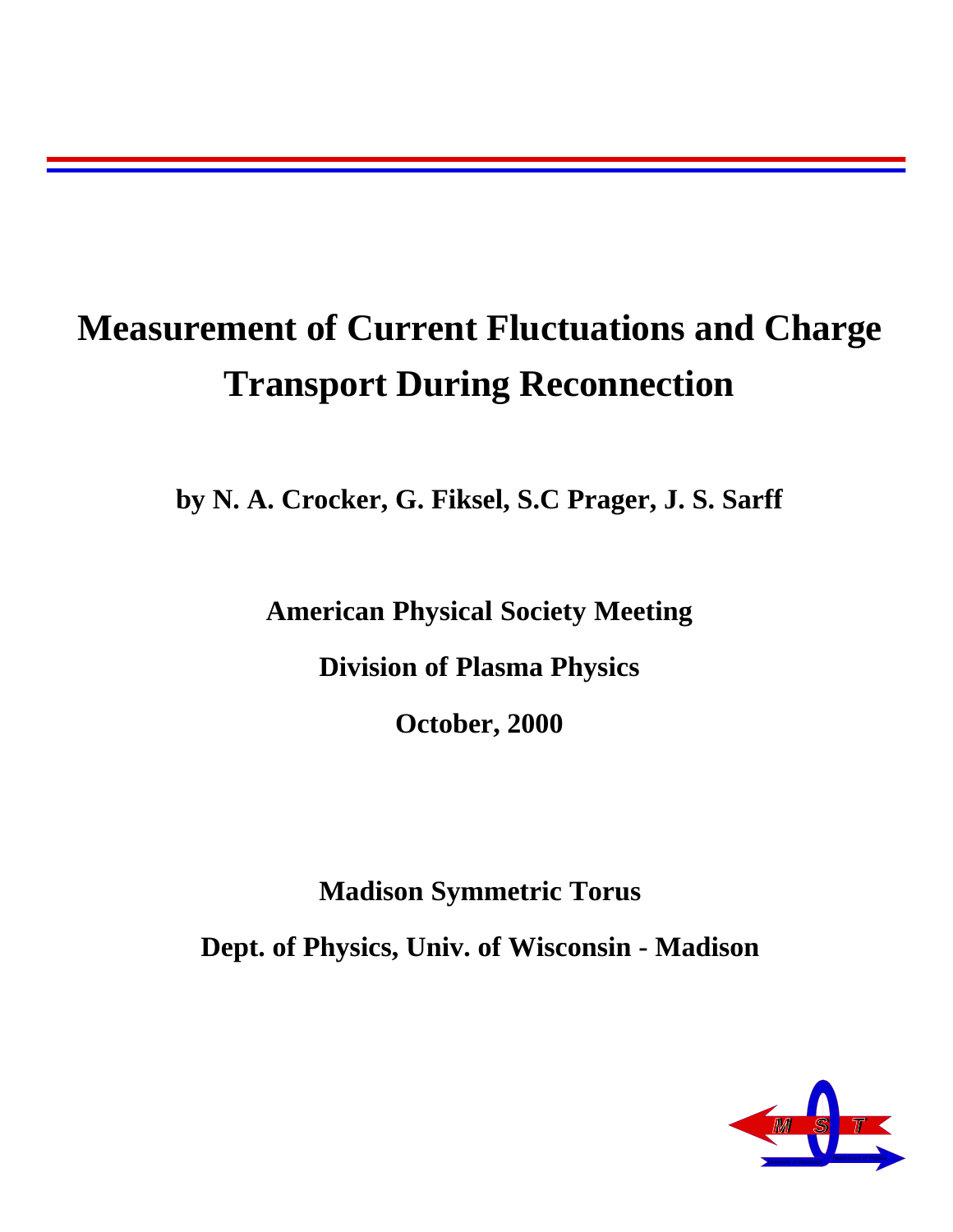**Measurement of Current Fluctuations and Charge Transport During Reconnection\* by N. A. Crocker, G. Fiksel, S. C. Prager and J. S. Sarff.** *Dept. of Physics, University of Wisconsin - Madison.*

The current perturbation associated with magnetic reconnection has been measured in the Madison Symmetric Torus (MST). A reversed field pinch plasma configuration such as MST normally exhibits strong magnetic field fluctuations due to resistive tearing modes. Large amplitude, highly spatially localized perturbations in the parallel current density are expected to occur in the region of the reconnection. One such region, the reversal surface, is in the plasma edge. This region was accessed using a pair of insertable probes, each with Rogowskii coils and magnetic coils. The current perturbation's radial structure is broad, comparable to the expected island width, rather than highly localized. The magnetic fluctuation driven radial charge flux due to these perturbations was also measured. This charge flux is proportional to the flux surface average of the product of the parallel current density perturbation and the radial magnetic field perturbation. The measured charge flux is small between sawtooth crashes. This is partly in agreement with theoretical expectation.



\*Work funded by D.O.E.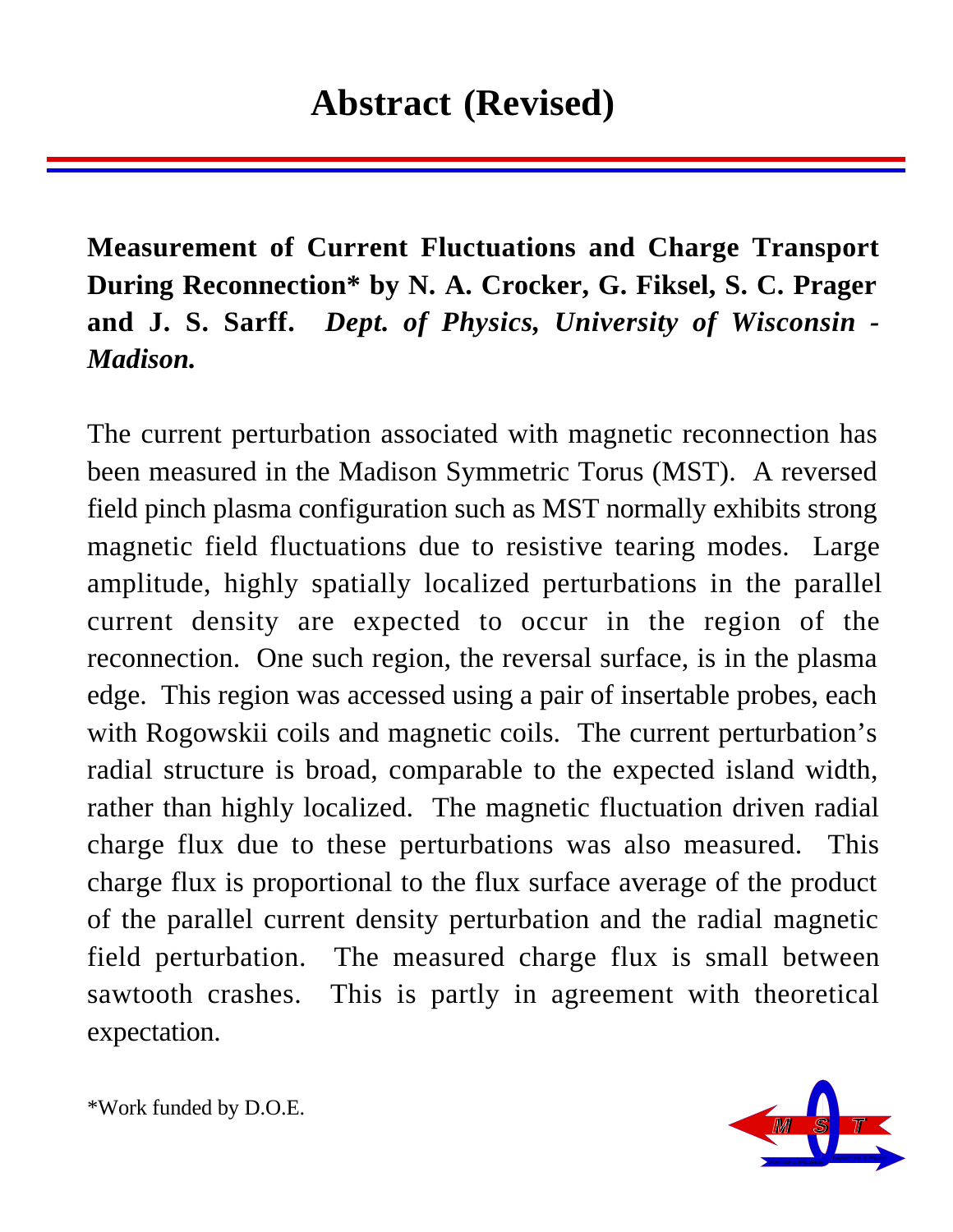- **Reconnection associated with tearing mode activity is frequent in edge plasma of MST – diagnostically accessible.**
- **What is spatial structure of current and magnetic perturbation? Interesting spatial scales important to resistive and collisionless reconnection:**

• resistive layer width,  $\delta_R$ **< electron skin depth, c/**ω**pe < ion acoustic gyroradius,** ρ**<sup>s</sup> << ion skin depth, c/**ω**pi, and island width, W** 

**• Is particle transport from reconnection ambipolar?**

**• Theoretical expectation for tearing modes: Current and magnetic perturbation out of phase no charge transport.**

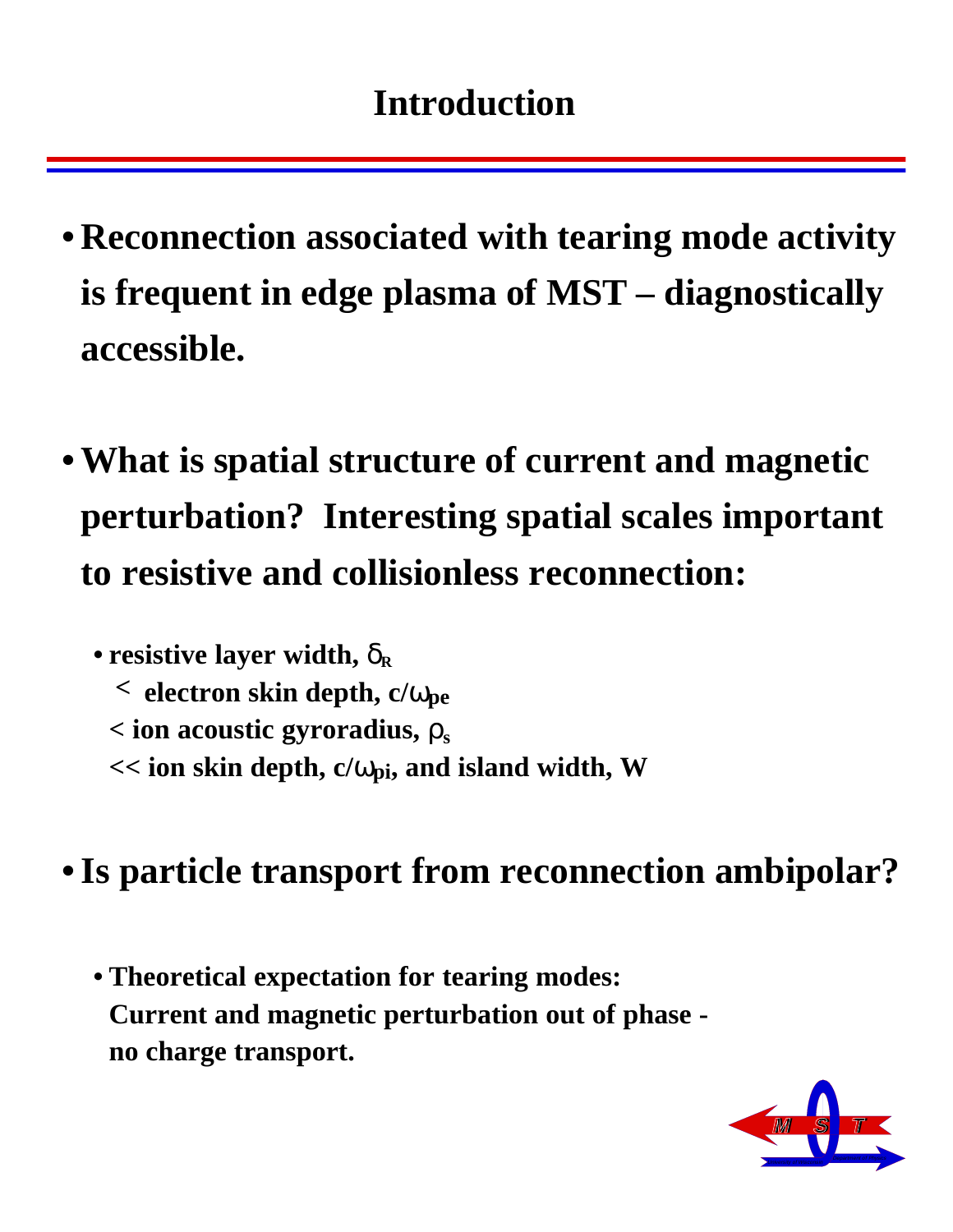## **MST is a Toroidal Magnetic Plasma Confinement Device with Large Field Shear and Comparable Toroidal and Poloidal Magnetic Field**

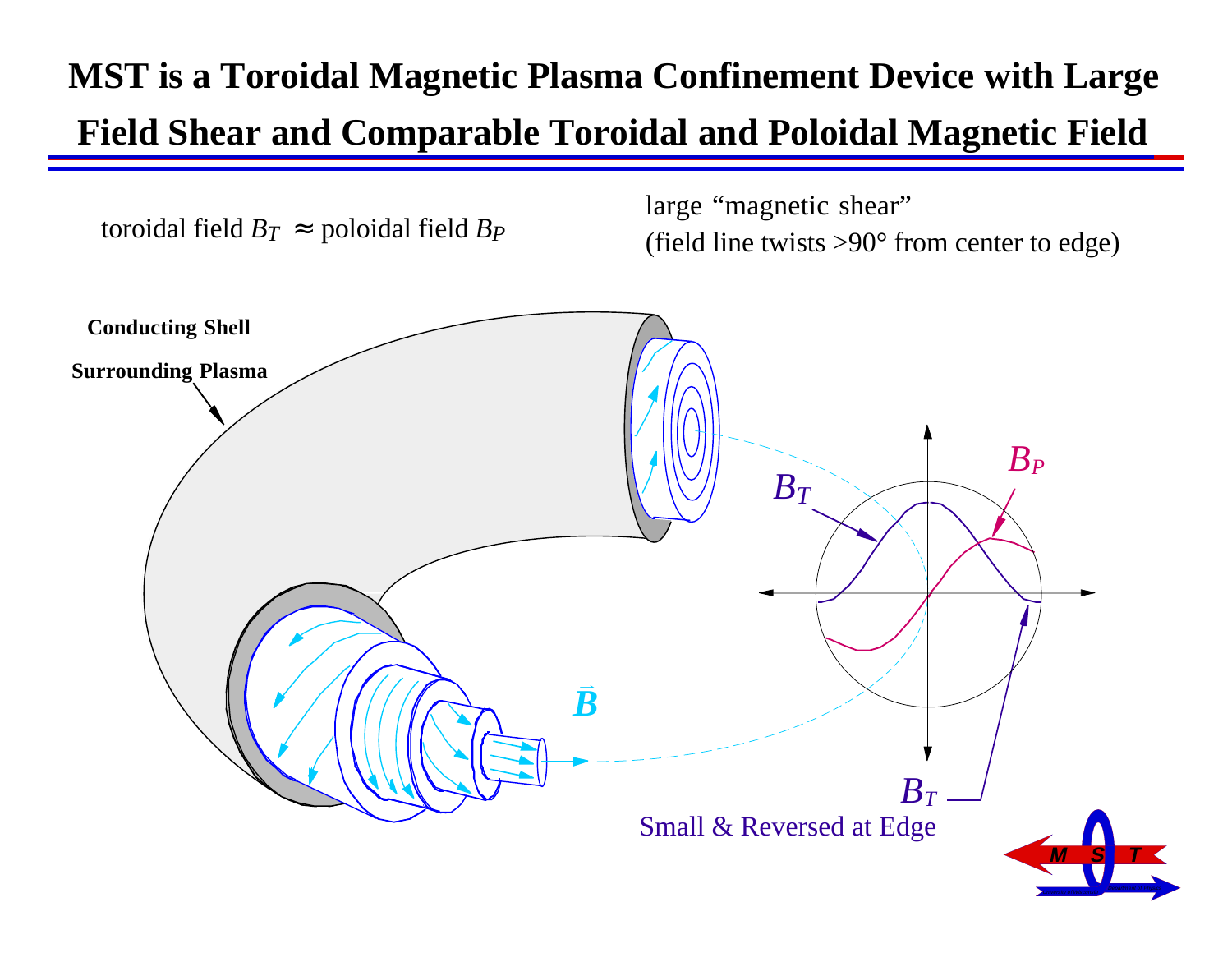# **Tearing Modes Produce Large Magnetic**

**Fluctuations in MST**



- **Tearing modes alter field line topology (i.e. "tear" field lines) at rational surfaces where they are resonant.**
- **MST has two classes of active tearing modes:**
	- **core resonant: poloidal mode number m = 1. magnetic perturbations are global in scale.**
	- **edge resonant: poloidal mode number m = 0**

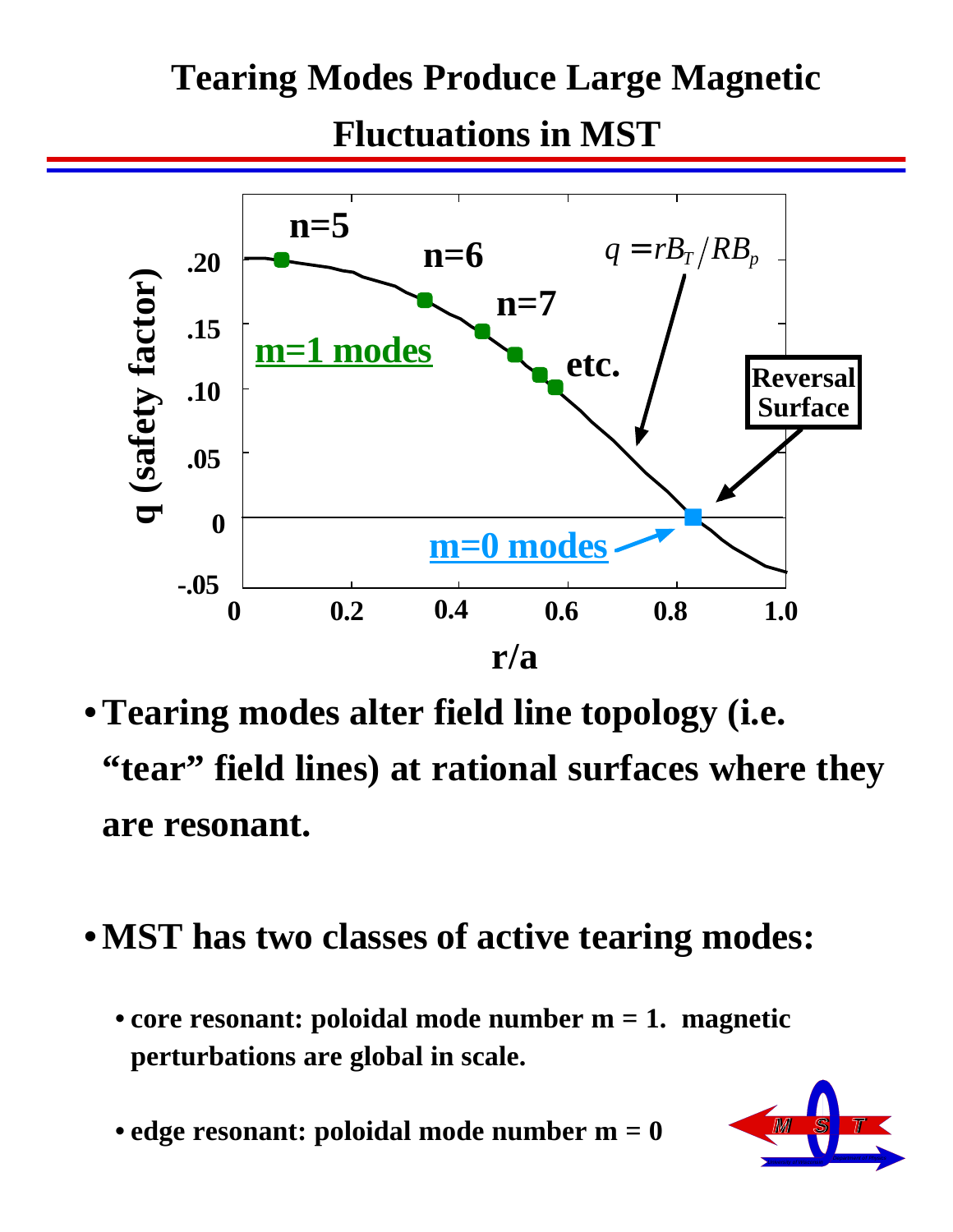### **Edge Reconnection Region is Poloidally Distributed**

### **and Toroidally Localized**

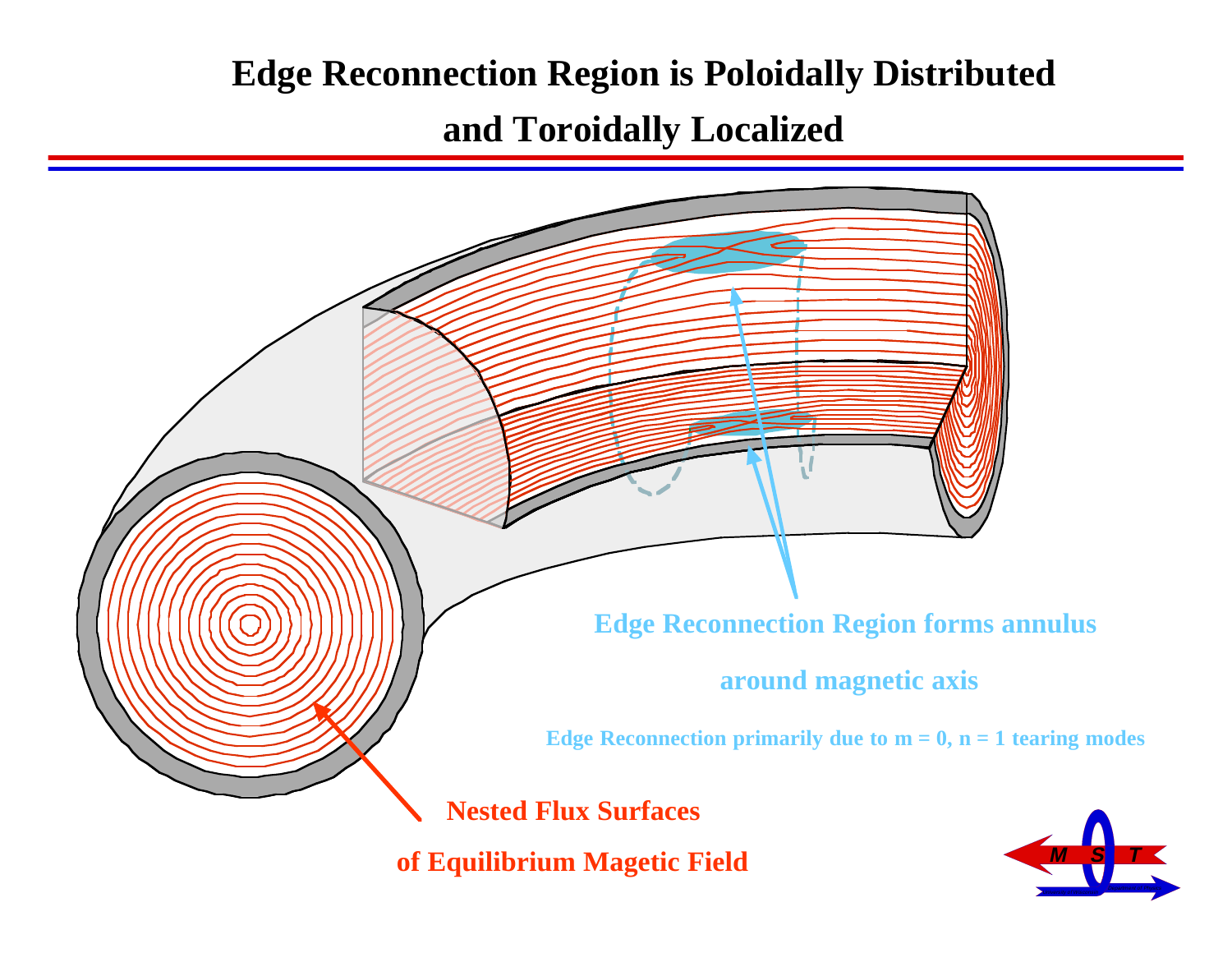### **Reconnection Allowed in MHD by Non-Ideal Effects in Ohm's Law**

### **Ohm's Law for MHD**

 $\vec{E}$ +  $\vec{v}$  ×  $\vec{B}$  = (**non** - **ideal terms**)

| non-ideal term                                                                            | physical meaning      | <u>scale length</u>                  |
|-------------------------------------------------------------------------------------------|-----------------------|--------------------------------------|
| $\eta\bar{J}$                                                                             | resistivity           | $\delta_{\rm B} = a/S^{2/5}$         |
| $\left(\omega^2_{pe}\mathcal{E}_0\right)^{-1}\partial\overline{J}\left/\partial t\right)$ | electron inertia      | $c/\omega_{pe}$                      |
| $\overline{J}\times\overline{B}/en$                                                       | Hall term/ion inertia | $c/\omega$ pi                        |
| $-\bar{\nabla}p_e/en$                                                                     | electron pressure     | $\boldsymbol{\mathsf{p}}_\textsf{s}$ |

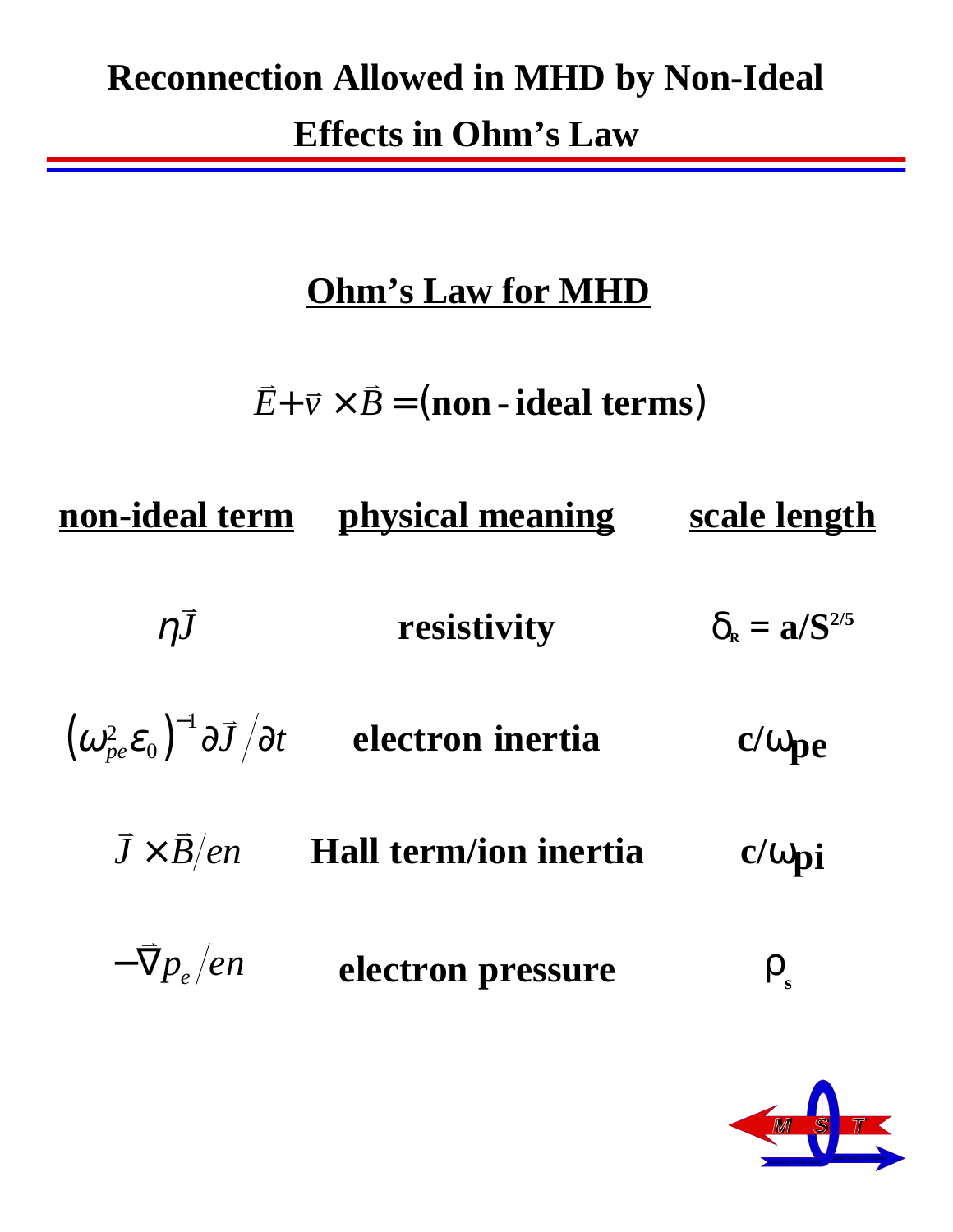- **Using a pair of insertable probes, measure simultaneously at same location:**
	- **parallel current density (Rogowskii coil)**
	- **various components of magnetic field (multiple magnetic field sensing coils)**
- **Separation of probe pair gives estimate of poloidal or toroidal wave number spectra.**
- **Correlation with magnetic toroidal spectrum from surface coil array estimates toroidal spectrum inside plasma.**

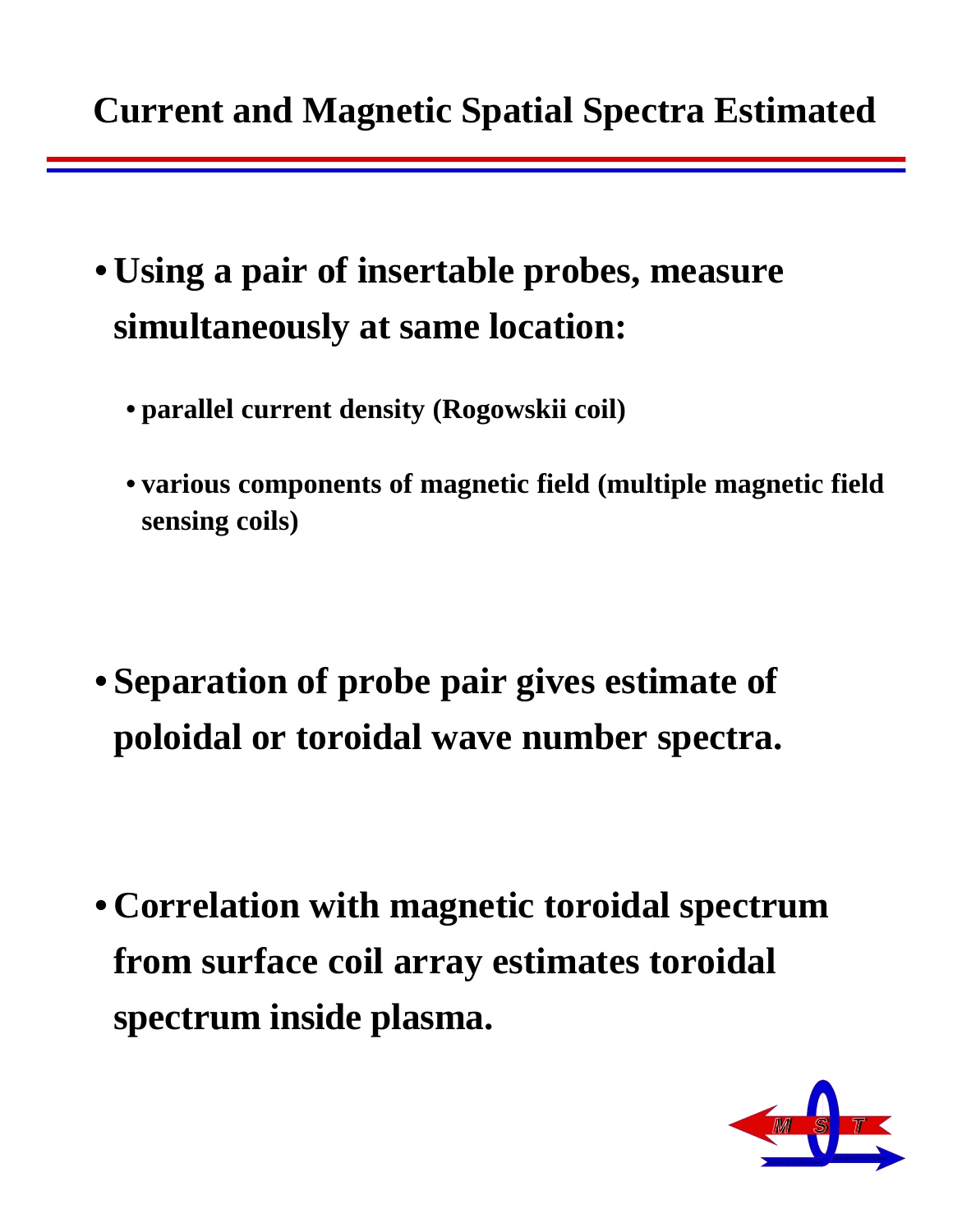

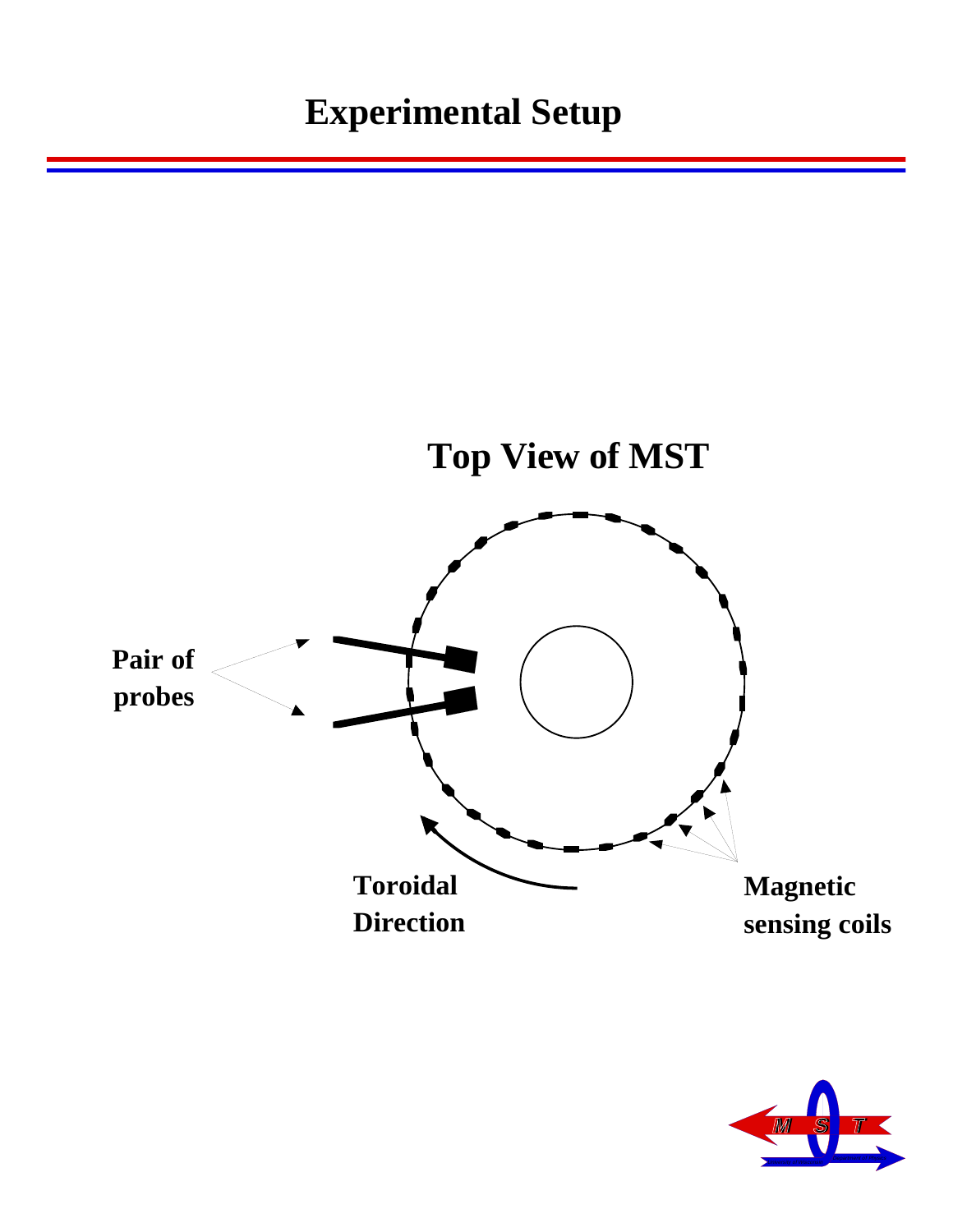# **Pseudo-spectra are Estimates of Spatial Spectra for Fluctuations Measured at Single Point**

- **Toroidal magnetic mode number spectrum at plasma surface is measured.** 
	- **uses wall-mounted toroidal array of 32 or 64 magnetic sensing coils**
- **Fluctuation is measured at single point inside plasma.**
- **Pseudo-spectrum obtained from correlation of fluctuation with toroidal magnetic modes:**

$$
\widetilde{a}_n = \left\langle \widetilde{a}\widetilde{b}_n^{\;\ast}\right\rangle \!\Big/\!\Big\langle\!\Big|\widetilde{b}_n\Big|^2\Big\rangle^{1/2}
$$

**• where:**

 **denotes an ensemble average**  $\tilde{a}$  is a fluctuation  $\boldsymbol{\tilde{b}}_n$  is the complex toroidal magnetic mode **amplitude for mode number n**  $\tilde{a}$ <sup>*n*</sup> is the pseudo-spectral mode amplitude of  $\tilde{a}$ **for mode number n**

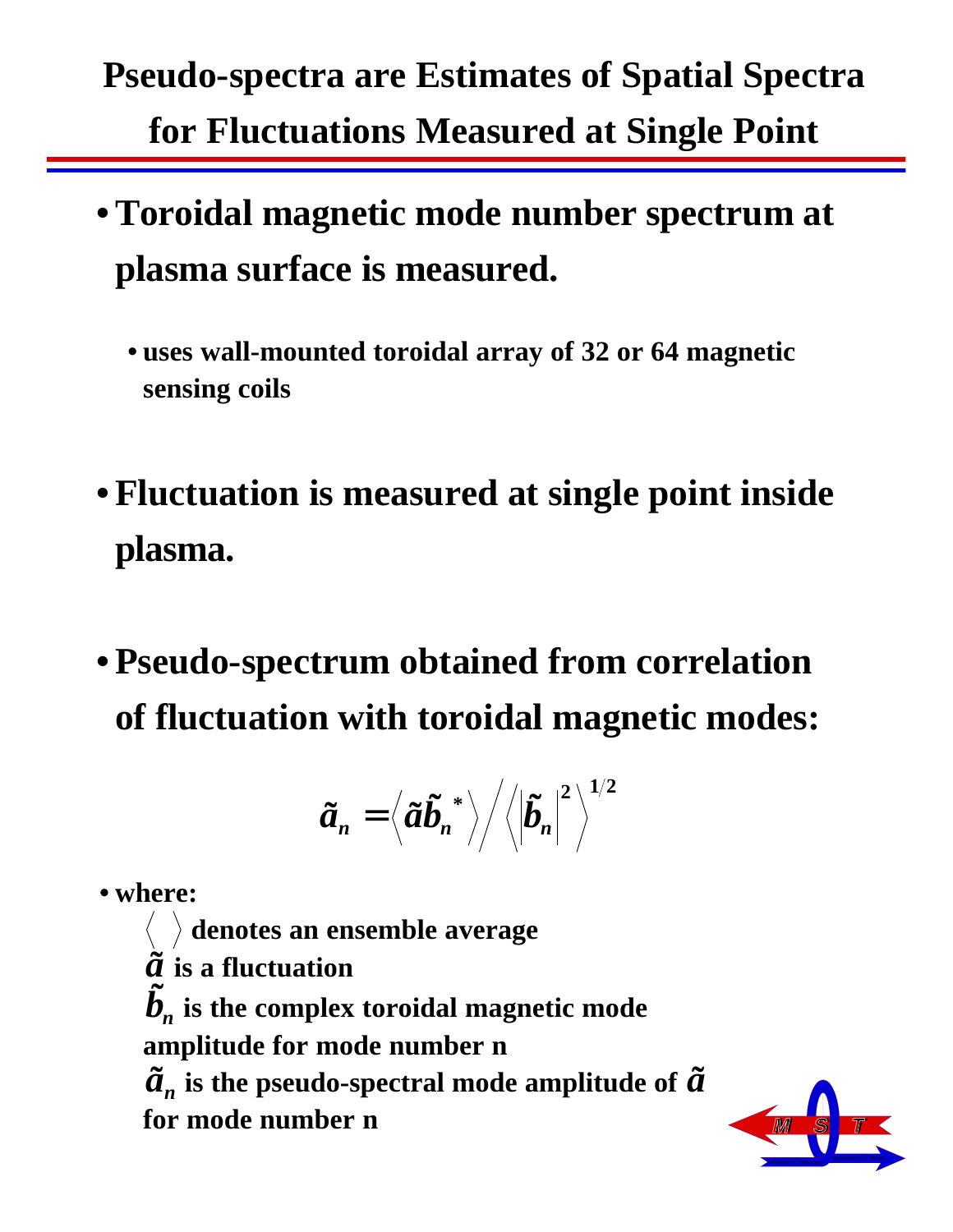### **Edge Current Fluctuations are Dominated by Modes**

#### **Resonant at Reversal Surface**



**• Measured at Reversal Surface by two-point method.**

**• Edge resonant current perturbation is reconnection current "sheet".**



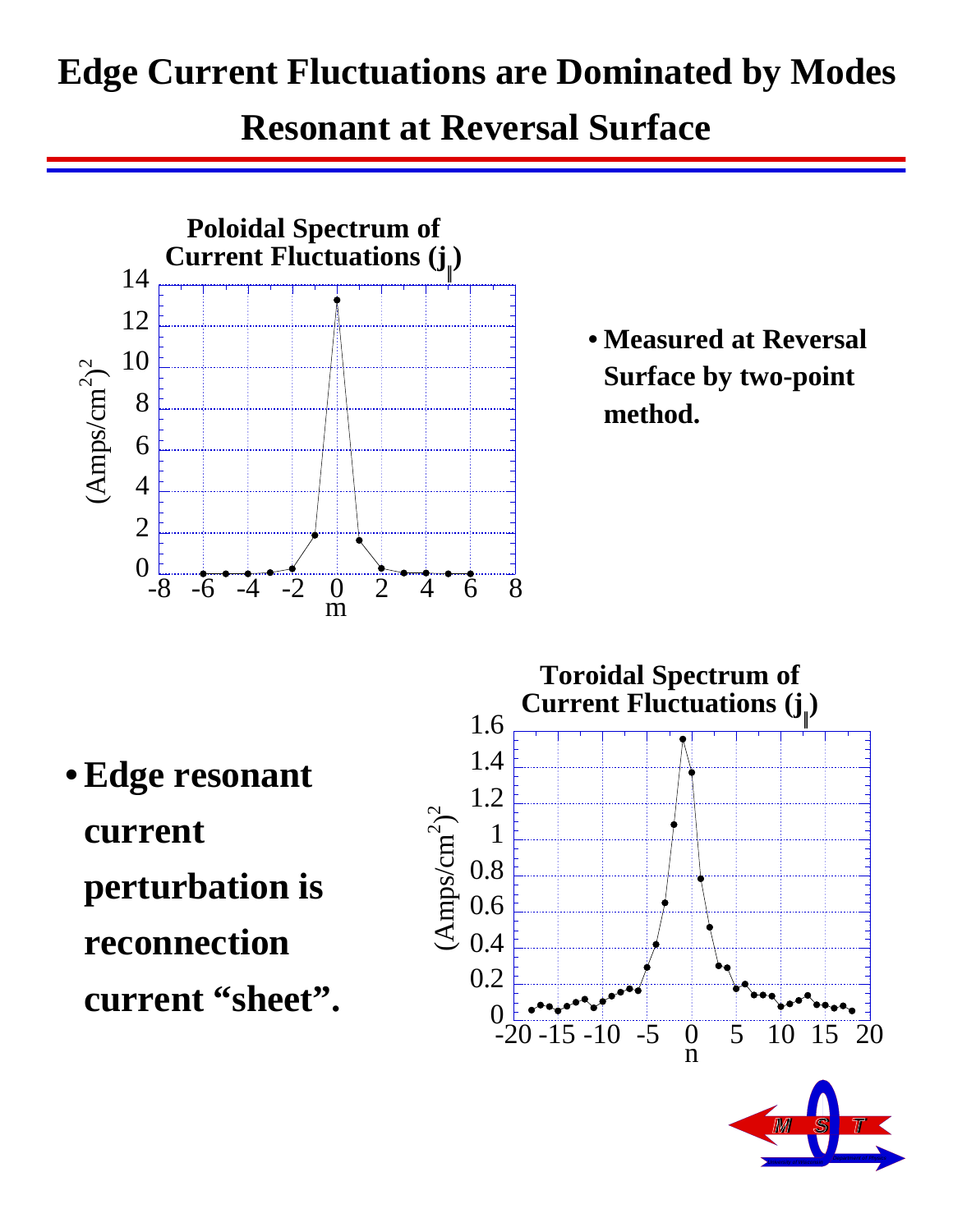#### **Edge Magnetic Fluctuations are Dominated by**

**Modes Resonant in Core**



• Edge resonant  $\tilde{b}_{\perp}$  is small while  $\widetilde{j}_{//}$  is large: **consistent with** ˜*j||* **more**  localized than  $\tilde{b}^{''}_{\perp}$ .



University of Wisconsin **Department of Physics**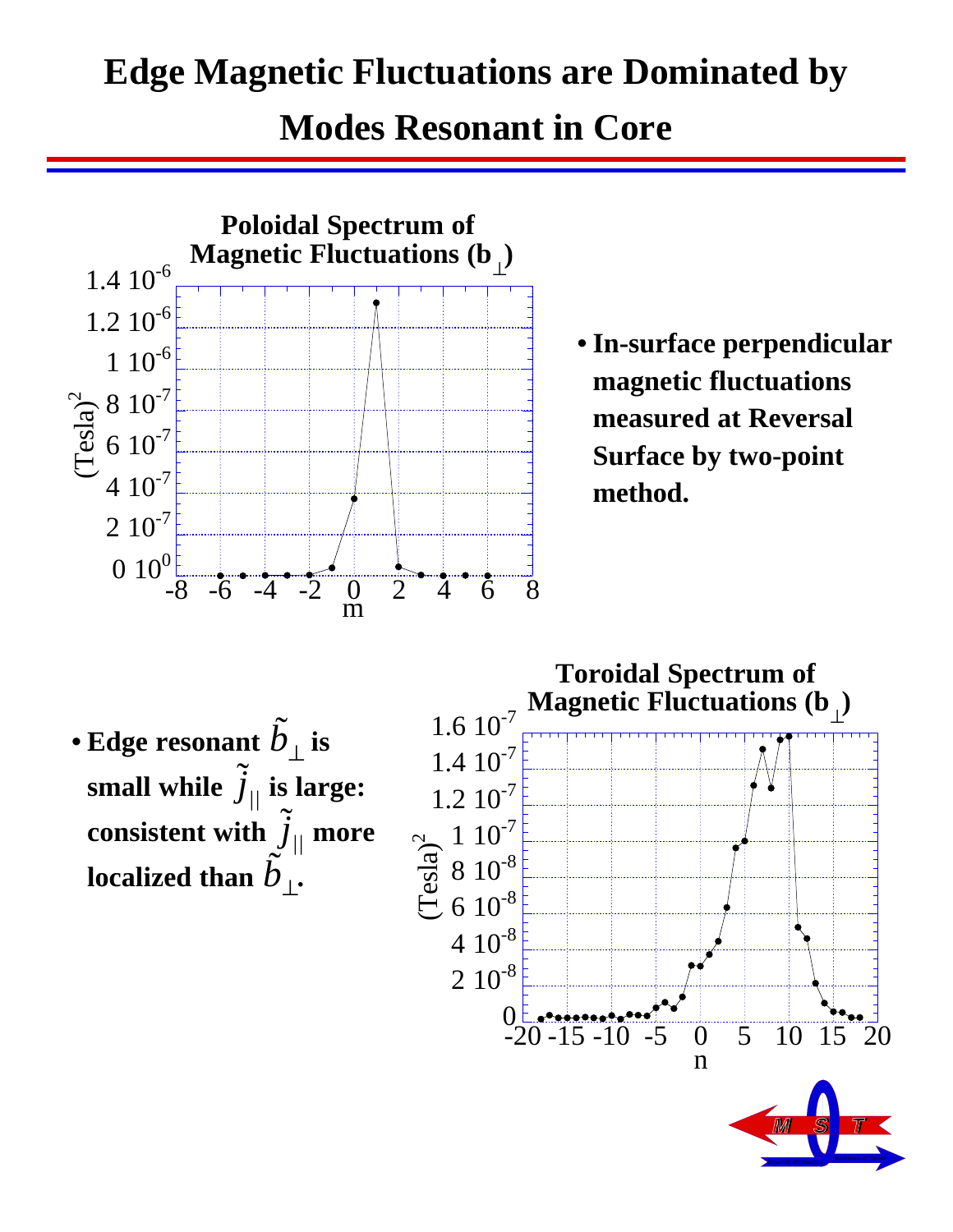#### **Current "Sheet" of Edge Reconnection is Broad**



- **Current layer width may provide insight into physics of edge reconnection:**
	- **Cannot be determined by much smaller reconnection scale lengths such as**
		- ion gyroradius,  $\rho_s$  (~ 1.5 cm)
		- electron skin depth,  $c/\omega_{pe}$  ( $\leq 0.5$  cm)
		- resistive layer width from resistive tearing mode theory,  $\delta_{\rm R}$  (~ 0.2 cm)

#### **• May be determined by comparable scale lengths such as**

- **ion skin depth, c/**ω**pi ( > ~ 16 cm), a reconnection scale**
- reversal surface island width,  $W$  ( $\leq 10$  cm), a possible **transport scale.**

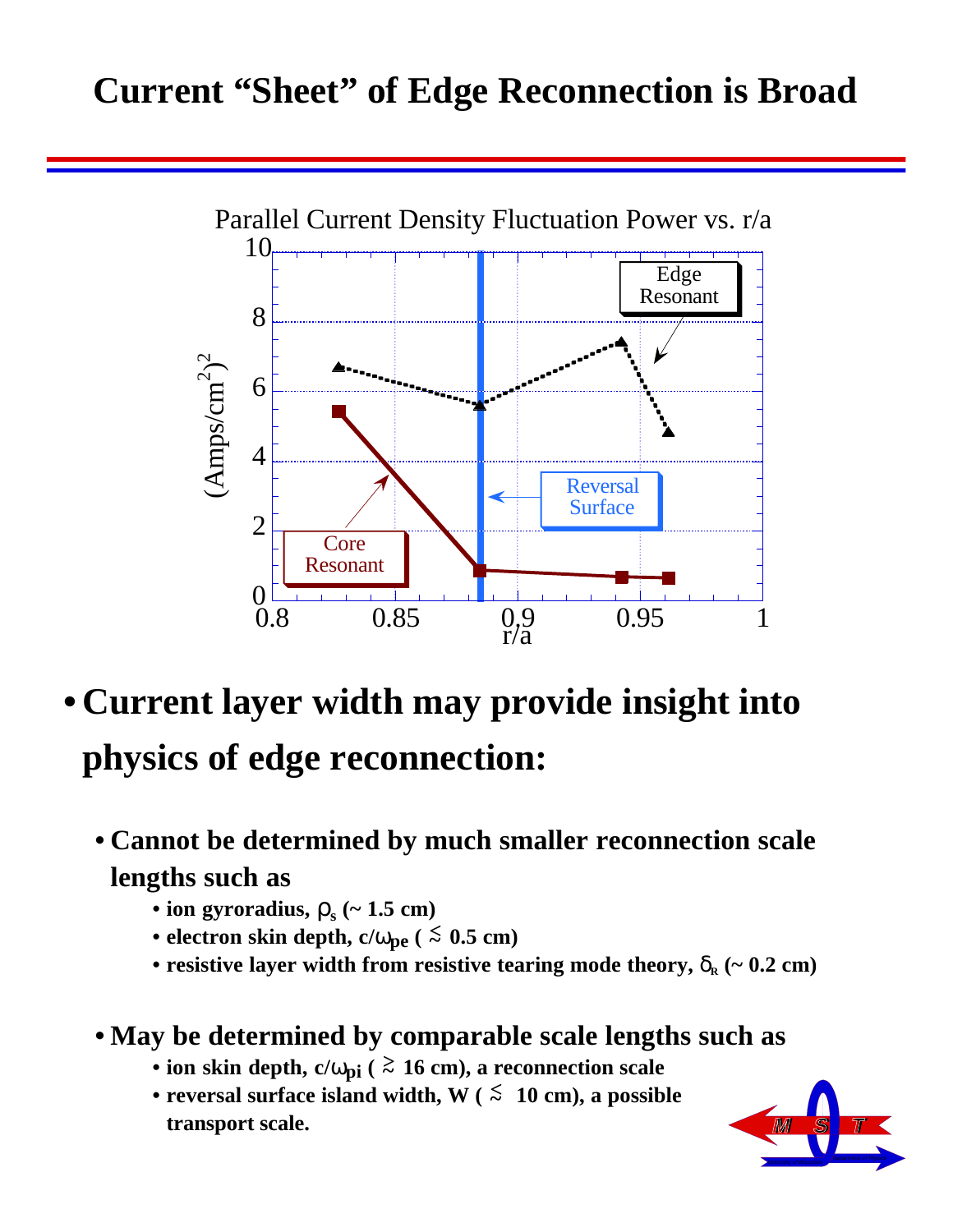# **Edge Resonant Magnetic Fluctuations Are Preferentially Perpendicular to Magnetic Field**



**• Dominance of perpendicular magnetic fluctuations consistent with dominance of parallel current density fluctuations.**

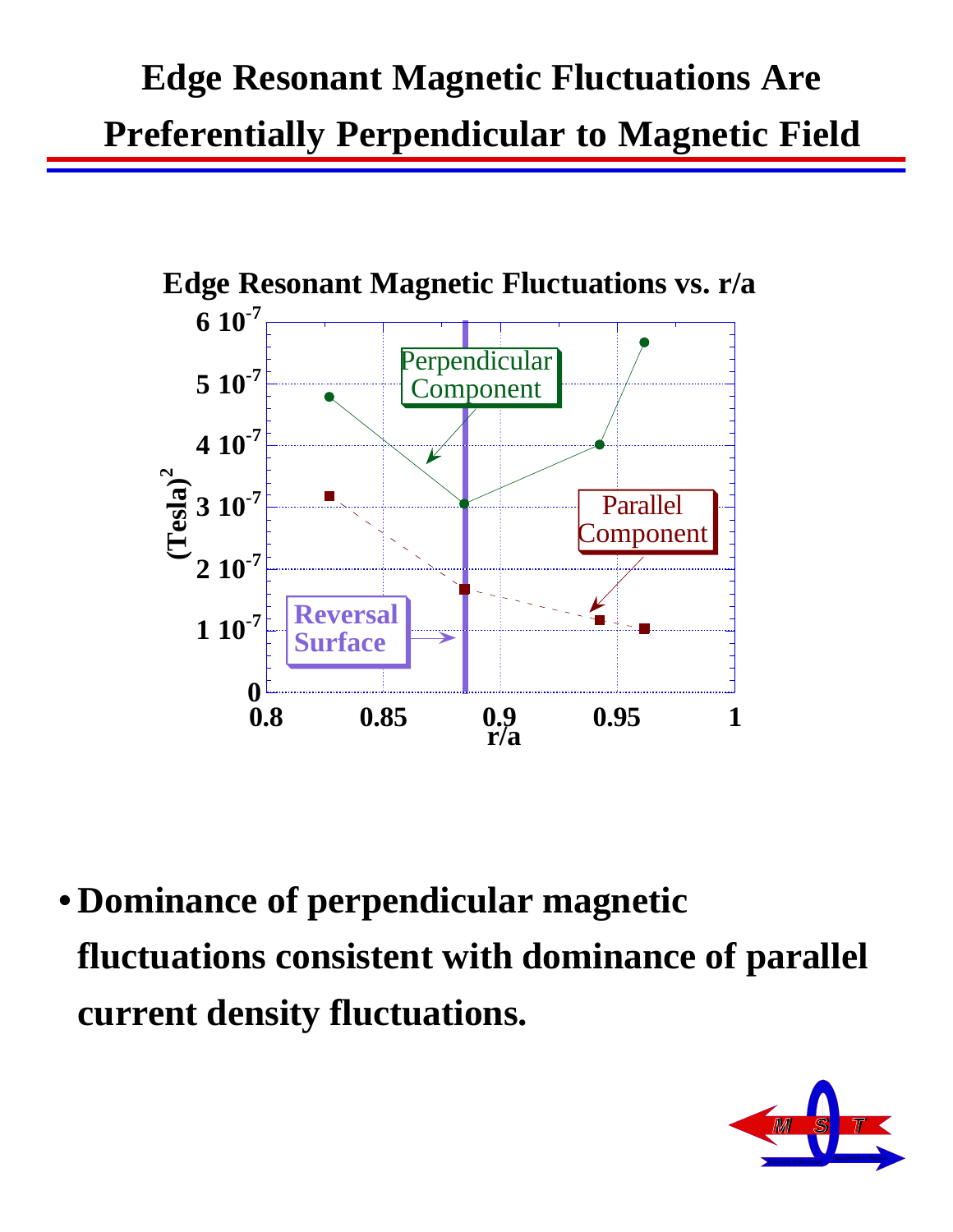

**• Edge resonant (n = 1,**   $\textbf{m} = \textbf{0}$ ), in-surface  $\tilde{b}_{\perp}$ **reverses sign inside reversal surface.**

**• Measured real part of**  edge resonant  $(n = 1,$  $\textbf{m} = \textbf{0}$ ), in-surface  $\tilde{b}_{\perp}$ **eigenfunction crosses zero near reversal surface.**



University of Wisconsin **Department of Physics** 

**MST MST**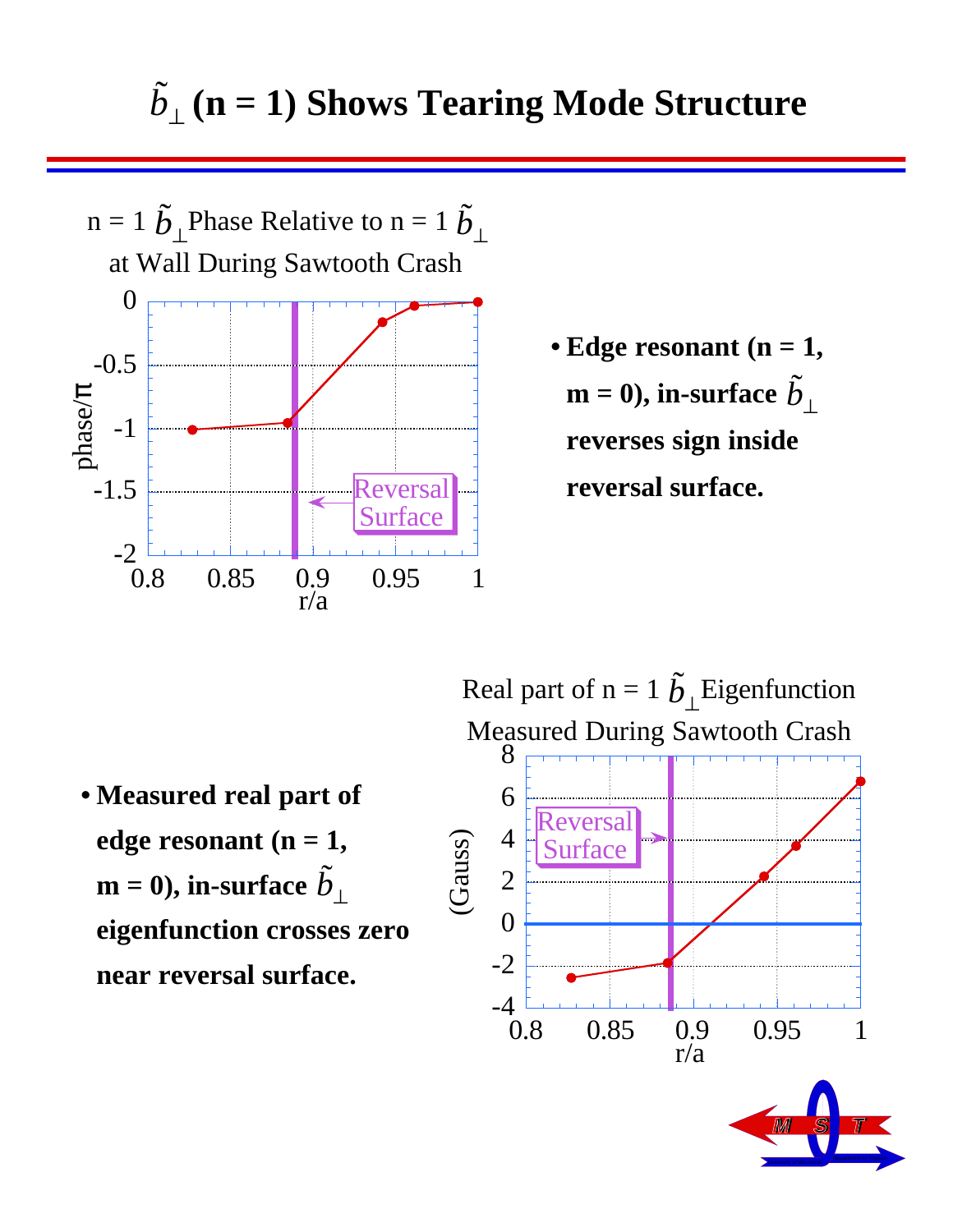**Measured in Plasma Edge**

**• Magnetic fluctuation driven radial charge flux is the flux surface average of parallel current density and radial magnetic field fluctuations:**

$$
\Gamma_{\mathbf{q}}=\left\langle \tilde{\mathbf{j}}_{\parallel}\tilde{\mathbf{b}}_{r}\right\rangle \bigl/\mathbf{B}_{\mathbf{0}}
$$

**• Plasmas are rotating: correlation of current and radial magnetic field fluctuation gives flux surface average.**

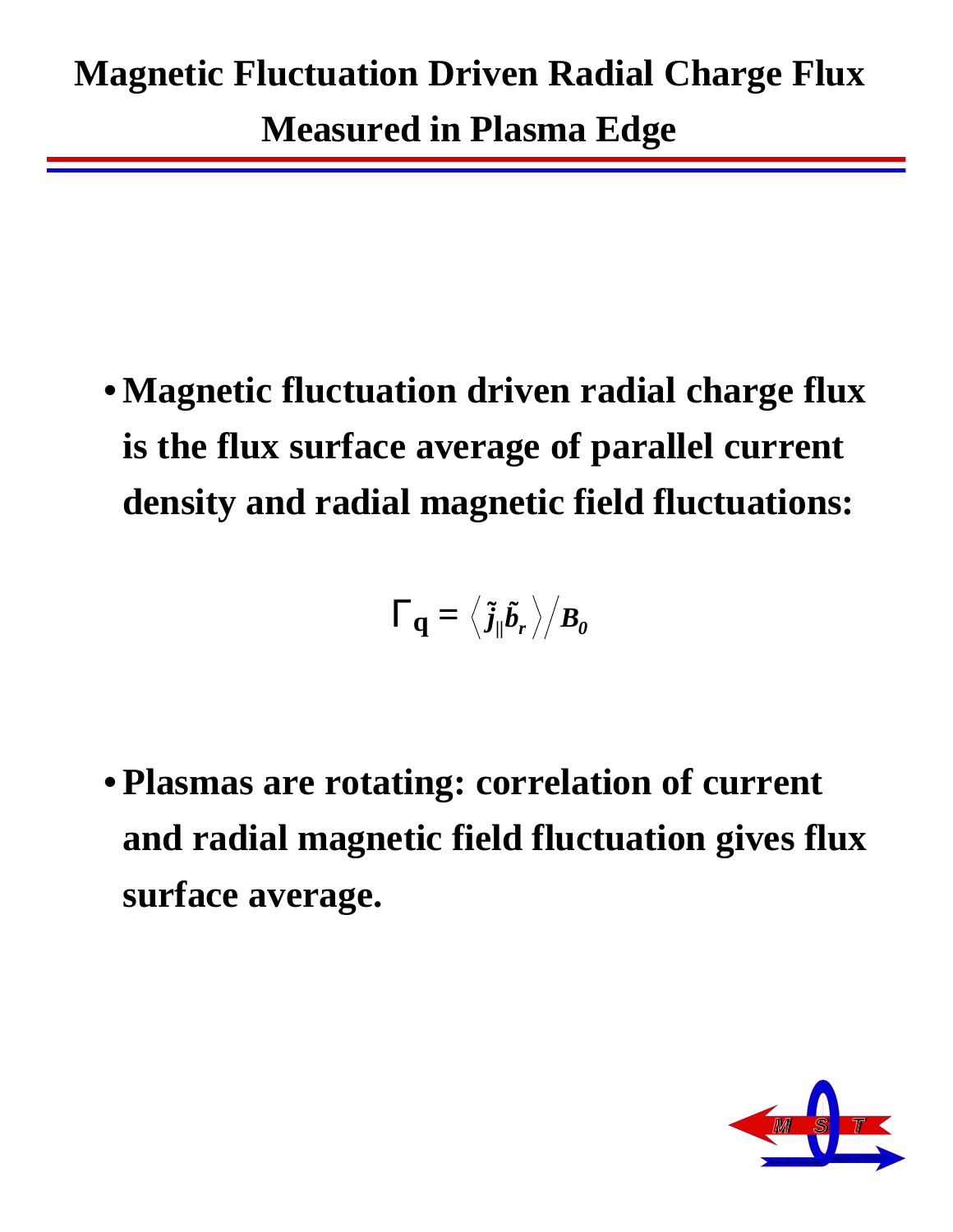### **Magnetic Fluctuation Driven Radial Charge Flux**

**is Small Between Sawteeth**

### **Total particle transport:**

 $\Gamma_{\text{total}} \sim 25 \mathrm{x} 10^{20} \ (\text{m}^2 \text{sec})^{-1}$ 

# **Magnetic Fluctuation Driven Radial Charge Flux Between Sawteeth:**

 $\left(\frac{\partial \tilde{\rho}}{\partial \tilde{\rho}}\right)/eB_{\theta} \right| \leq 4 \mathrm{x} 10^{20} \ (\mathrm{m}^2 \mathrm{sec})^{-1}$ 

- **Relatively small** ⇒ **corresponding particle transport ambipolar.**
- **Physical cause of ambipolarity varies with depth.**

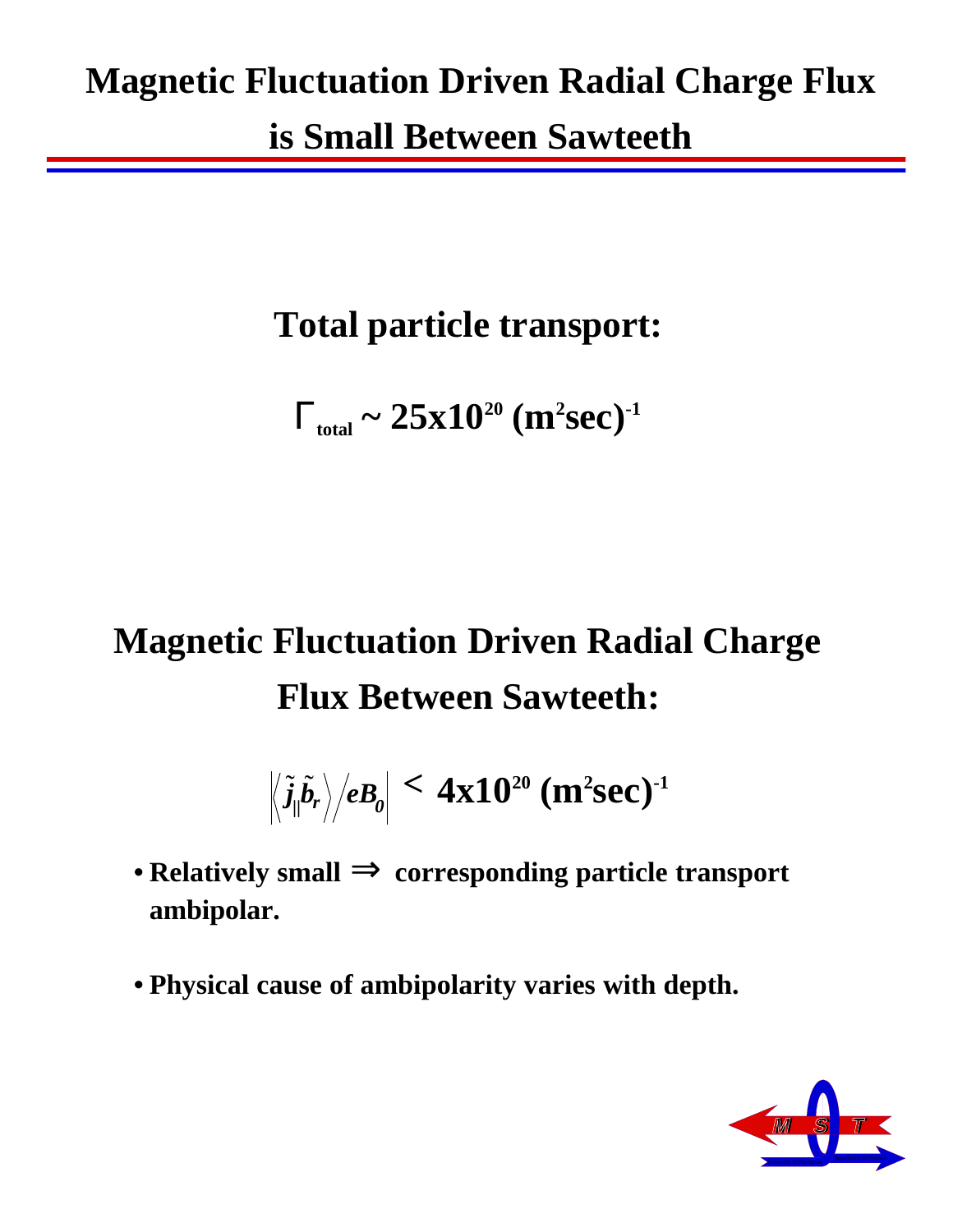#### **Outside Reversal Surface: Small Fluctuations**

**Causes Small Radial Charge Flux**



 $\bullet$  Outside Reversal Surface,  $\tilde{j}_{\parallel}$  and  $\tilde{b}_{r}$  have small **amplitude** ⇒ **small magnetic fluctuation driven radial charge flux.**

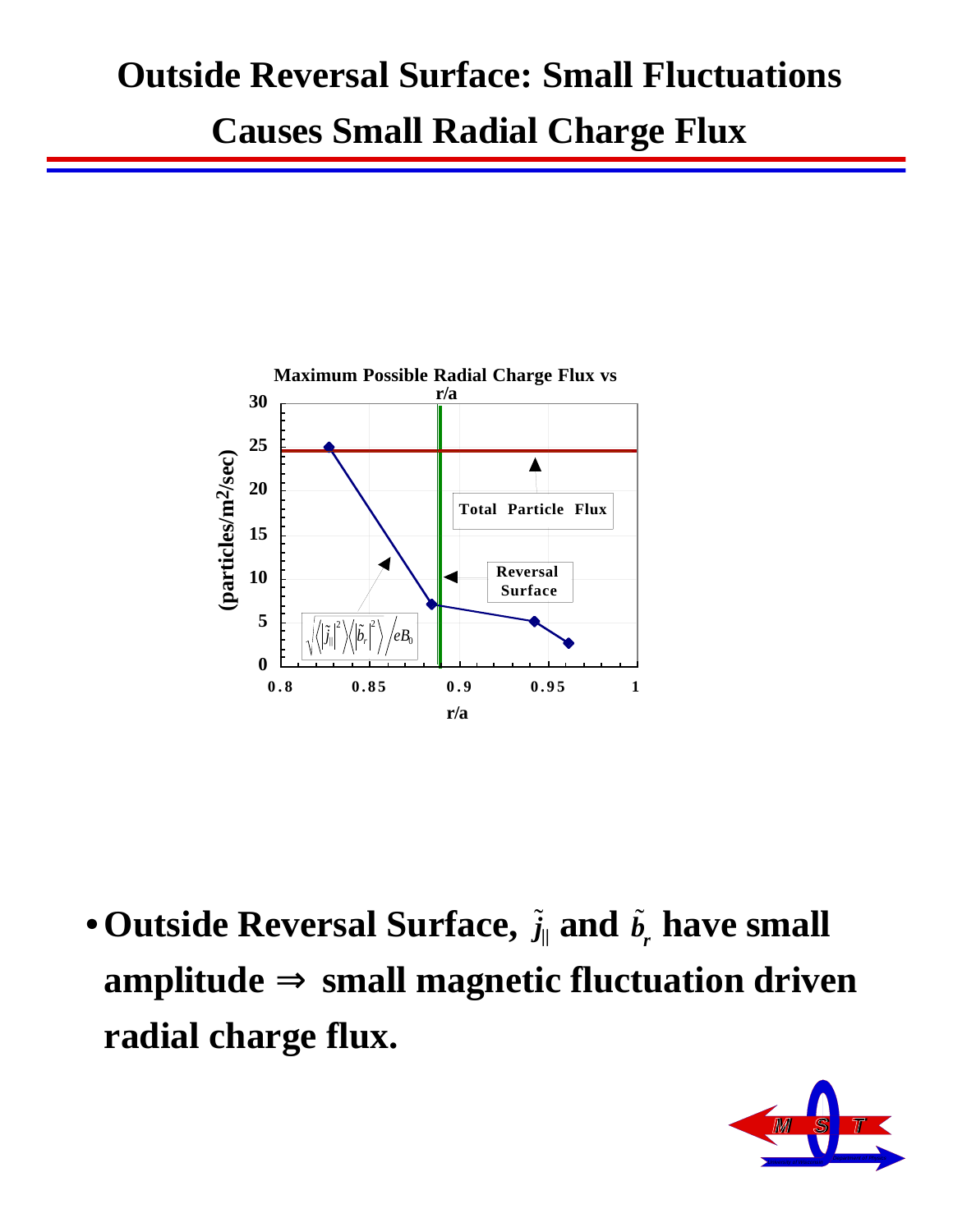### **Inside Reversal Surface:** π**/2 Phase and Moderate**

**Coherence Cause Small Radial Charge Flux**



- $\bullet$  Inside Reversal Surface  $\widetilde{j}_{\parallel}$  and  $\widetilde{b}_{r}$  are only **moderately coherent and nearly out of phase.**
	- **Near-**π**/2 relative phase consistent with increased overlap of**   $\tilde{j}_{\parallel}$  and  $\tilde{b}_{r}$  spectra plus theoretical expectation for  $\pi/2$ **relative phase of resistive tearing modes.**
	- Core mode proportion of  $\tilde{j}_\parallel$  spectrum greater than outside **reversal surface, but** *not* **dominant** ⇒ **greater coherence**  with  $\tilde{b}_r$ , but still only *moderate*.